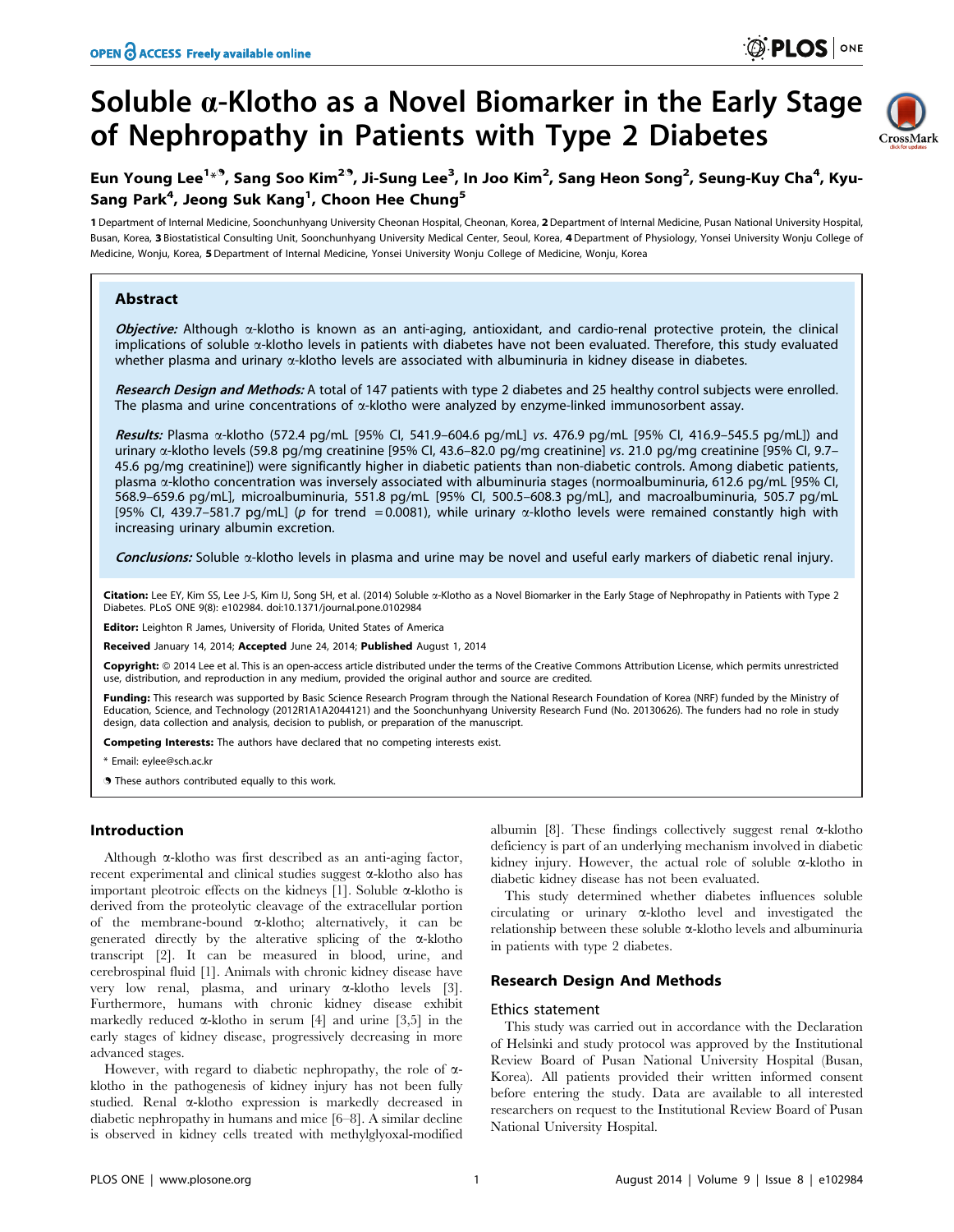#### Subjects

A total of 147 consecutive patients with type 2 diabetes were enrolled at outpatient clinics between February 2010 and February 2012. All patients met the following inclusion criteria: age  $\geq 18$  years and estimated GFR (eGFR)  $\geq 60$  mL min<sup>-1</sup>  $1.73 \text{ m}^{-2}$ , serum creatinine <1.2 mg/dL, stable renal function status without 2-fold elevation of serum creatinine for at least 5 months, and no history of administration of RAS inhibitors. If patients took RAS inhibitors, these medications were withdrawn and replaced with other antihypertensive agents for at least 2 months before enrollment in this study. A random spot urine sample and a blood sample were obtained from each patient at the clinic visit. Medical histories and anthropometric measurements were also recorded on the same day. The eGFR was calculated using the Modification of Diet in Renal Disease (MDRD) Study formula as follows:  $MDRD = 186 \times$  (serum creatinine [mg/ dL])<sup>-1.154</sup>  $\times$  age [years]<sup>-0.203</sup> [9]; a correction factor of 0.742 was used for women.

Patients with active urinary tract infection; renal disease other than diabetic nephropathy; neoplastic disorders; severe liver dysfunction; active or chronic infection or inflammatory disorders; pregnancy; or a recent (i.e., within 6 months) history of acute myocardial infarction, stroke, or occlusive peripheral vascular disease were excluded. Nondiabetic control subjects were randomly selected from the Center for Health Promotion at Pusan National University Hospital for a comprehensive medical check-up. They were enrolled in this study if they had fasting plasma glucose levels of <100 mg/dL after an overnight fasting, eGFR of  $\geq 60$  mL min<sup>-1</sup> 1.73 m<sup>-2</sup> and had no prior history of diabetes, renal disease or cardiovascular diseases including hypertension and dyslipidemia.

#### Soluble  $\alpha$ -klotho enzyme-linked immunosorbent assays

Plasma samples were centrifuged for 15 minutes at 3,000 rpm within 30 minutes of collection; plasma was removed and stored at  $-70^{\circ}$ C until analysis. Urine samples were centrifuged for 10 minutes at 3,000 rpm to remove particulate matter and stored at  $-70^{\circ}$ C until analysis. The plasma and urine concentrations of  $\alpha$ klotho were analyzed by human soluble  $\alpha$ -klotho immunoassay kits (Immuno-Biological Laboratories, Gunma, Japan) according to the manufacturer's protocol. All samples were run in duplicate and were within the range of the standard curve (93.75–6,000 pg/mL). Values below the detection limit (6.15 pg/mL) were approximated using the mean value between zero and the lower limit of detection. The intra- and inter-assay coefficients of variation were less than 10%. The levels of urinary  $\alpha$ -klotho were expressed as the ratio of urinary  $\alpha$ -klotho to urinary creatinine in order to assess the hydration states and renal functions of the patients.

#### Statistical analysis

Categorical variables, continuous variables with a normal distribution, and non-normally distributed variables are presented as number (percentage), mean  $\pm$  SD, and median (interquartile range), respectively. Statistical analyses were performed after logtransforming the data of all skewed variables. Geometric means (i.e., antilogarithms of the transformed means) are presented with 95% CIs. The significance of differences between continuous variables was tested by ANOVA or the Kruskal–Wallis test, with polynomial contrasts for linear trends or Tukey's multiple comparison test where appropriate. Categorical variables were analyzed using the Pearson  $\chi^2$  test. Pearson correlation analysis was used to determine the correlations between individual variables. Multivariate regression analyses were used to determine the associations of plasma  $\alpha$ -klotho with several parameters. All statistical analyses were performed using SPSS version 15.0 (SPSS Inc., Chicago, IL). The level of significance was set at  $p<0.05$ . All hypothesis tests were 2-sided.

#### Results

## Elevated plasma and urinary  $\alpha$ -klotho levels in patients with type 2 diabetes

A total of 172 subjects were enrolled in this study; their mean age was  $55.8 \pm 10.4$  years (range, 24–82 years), and there were 77 men and 95 women. Age, systolic, diastolic blood pressure, alanine aminotransferase, insulin, and eGFR were significantly higher in diabetic patients than non-diabetic control. Meanwhile, hemoglobin, total bilirubin, and direct bilirubin were significantly lower in diabetic patients than in non-diabetic controls. Other parameters did not differ significantly between the diabetes group and nondiabetic controls (Table 1). Plasma  $\alpha$ -klotho was significantly higher in diabetic patients (Fig. 1A, 572.4 pg/mL [95% CI, 541.9–604.6 pg/mL] vs. 476.9 pg/mL [95% CI, 416.9– 545.5 pg/mL],  $p = 0.016$ . Urinary  $\alpha$ -klotho levels were also significantly higher in diabetic patients than in non-diabetic controls (Fig. 1C, 59.8 pg/mg creatinine [95% CI, 43.6–82.0 pg/ mg creatinine] vs. 21.0 pg/mg creatinine [95% CI, 9.7–45.6 pg/ mg creatinine],  $p = 0.006$ .

## Inverse correlation between plasma a-klotho levels and albuminuria in patients with type 2 diabetes

Categories of progressively worse albuminuria were linearly associated with lower plasma  $\alpha$ -klotho levels. The diabetic patients were categorized into 3 groups according to urine albumin creatinine ratio (ACR): ACR  $\leq$  30 mg/g creatinine (normoalbuminuria group,  $n = 75$ ), ACR 30-299 mg/g creatinine (microalbuminuria group,  $n = 42$ , and ACR  $\geq 300$  mg/g creatinine (macroalbuminuria group, n= 30) (Table 2). Age, sex, BMI, diastolic blood pressure, aspartate aminotransferase, alanine aminotransferase, HDL cholesterol, uric acid, phosphorous, serum creatinine, eGFR, C-reactive protein, and insulin did not differ significantly among the 3 groups.

The mean plasma  $\alpha$ -klotho concentration in the normoalbuminuria group was 612.58 pg/mL compared to 505.70 pg/mL in the macroalbuminuria group (average difference, 106.88 pg/mL). Fig. 1 shows a clear inverse association between plasma  $\alpha$ -klotho level and albuminuria level. Plasma a-klotho concentrations were the highest in the normoalbuminuria group and tended to decrease with increasing degrees of albuminuria (Fig. 1 $B$ ,  $\dot{p}$  for linear trend = 0.008). In contrast to plasma  $\alpha$ -klotho levels, no albuminuria level was significantly associated with urinary aklotho creatinine ratio (Fig. 1D).

### Correlations between plasma  $\alpha$ -klotho levels and other parameters in patients with type 2 diabetes

As shown in Table 3, plasma  $\alpha$ -klotho was significantly correlated with hemoglobin, aspartate aminotransferase, alanine aminotransferase, and insulin. Meanwhile, plasma  $\alpha$ -klotho was negatively correlated with phosphorus, urine protein creatinine ratio, and urine ACR  $(P<0.05)$ . However, there were no significant correlations between plasma  $\alpha$ -klotho and HbA<sub>1C</sub>, eGFR, or urine  $\alpha$ -klotho. We performed multivariate regression analyses for the associations of plasma  $\alpha$ -klotho with several parameters. In a multiple linear regression analysis, plasma  $\alpha$ klotho was significantly associated with hemoglobin  $(r=0.01344,$  $P = 0.0095$  and urine ACR ( $r = 0.00154$ ,  $P < 0.0001$ , Table 4).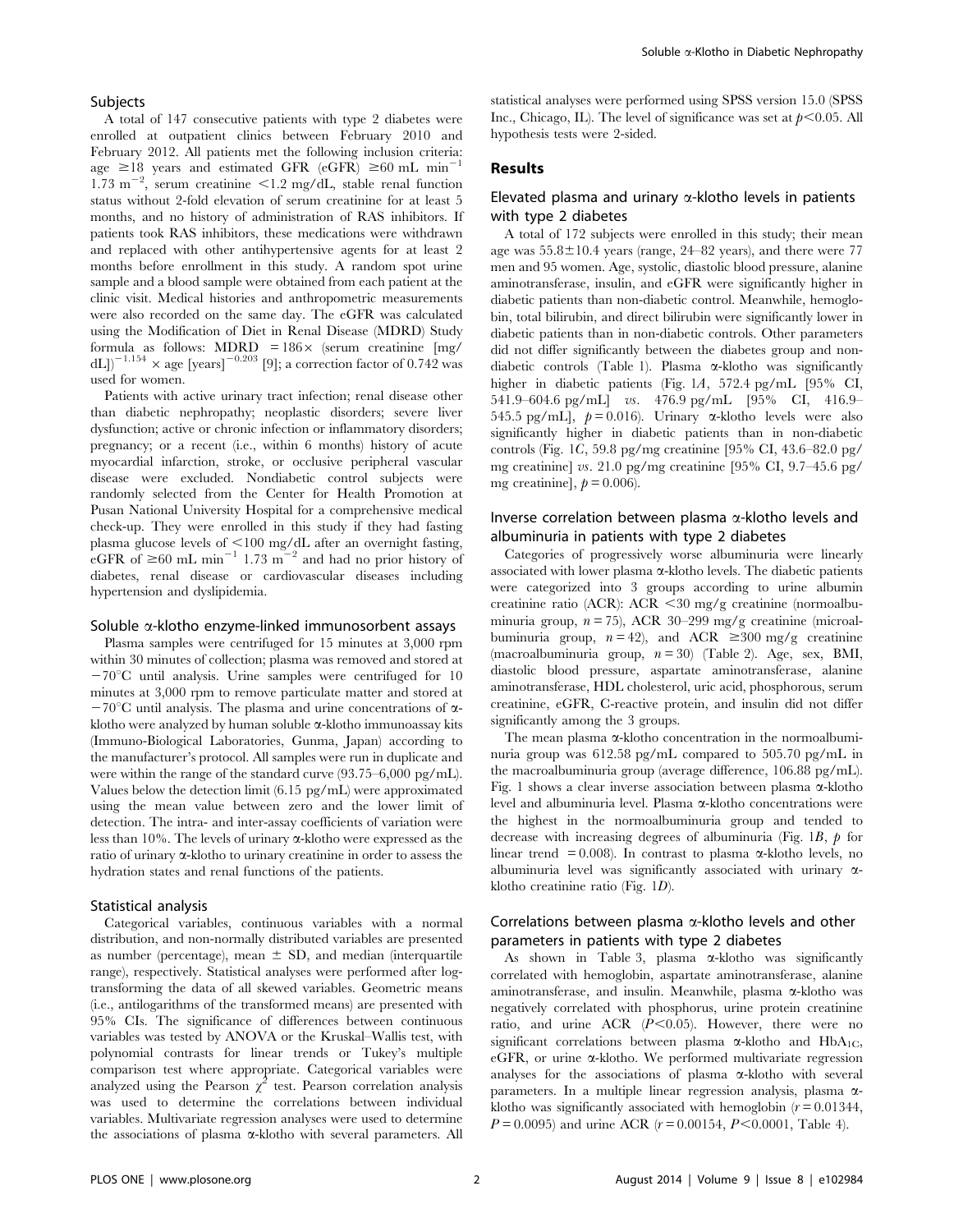Table 1. Clinical characteristics and laboratory findings of non-diabetic control subjects and type 2 diabetic patients.

|                            | Normal $(n=25)$      | DM $(n=147)$          | $P$ -value <sup>†</sup> |
|----------------------------|----------------------|-----------------------|-------------------------|
| Age, years                 | $50.9 + 7.6$         | $56.6 \pm 10.6$       | 0.0101                  |
| Sex, male                  | 14(56.0)             | 63(42.9)              | 0.2218                  |
| BMI, $\text{kg/m}^2$       | $23.4 \pm 2.9$       | $23.5 \pm 3.4$        | 0.8408                  |
| SBP, mmHg                  | $119.4 \pm 14.3$     | $126.3 \pm 14.8$      | 0.0333                  |
| DBP, mmHg                  | $74.4 \pm 7.9$       | $79.0 \pm 10.3$       | 0.0335                  |
| Hemoglobin, g/dL           | $14.7 \pm 1.6$       | $13.3 \pm 1.6$        | 0.0002                  |
| Albumin, g/dL              | $4.5 \pm 0.3$        | $4.4 + 0.5$           | 0.2321                  |
| AST, IU/L                  | $22.2 \pm 6.1$       | $23.1 \pm 11.5$       | 0.5364                  |
| ALT, IU/L                  | $18.4 \pm 6.0$       | $24.7 \pm 16.9$       | 0.0009                  |
| Total cholesterol, mg/dL   | 193.68 ± 33.60       | $180.03 \pm 40.64$    | 0.1141                  |
| HDL cholesterol, mg/dL     | $55.32 \pm 13.42$    | $50.04 \pm 16.87$     | 0.1392                  |
| Triglycerides, mg/dL*      | 110.35(87.61 138.99) | 140.78(126.98 156.09) | 0.0726                  |
| Total bilirubin, mg/dL     | $1.07 \pm 0.36$      | $0.64 \pm 0.21$       | < .0001                 |
| Direct bilirubin, mg/dL    | $0.21 \pm 0.07$      | $0.14 \pm 0.05$       | 0.0002                  |
| Uric acid, mg/dL           | $5.10 \pm 0.91$      | $4.75 \pm 1.31$       | 0.1027                  |
| Calcium, mg/dL             | $9.44 \pm 0.45$      | $9.36 \pm 0.49$       | 0.4258                  |
| Phosphorus, mg/dL          | $3.50 \pm 0.63$      | $3.65 \pm 0.60$       | 0.2621                  |
| Serum creatinine, mg/dL    | $0.85 \pm 0.14$      | $0.80 \pm 0.17$       | 0.1885                  |
| eGFR, mL/min/1.73 $m^{2*}$ | 85.49(81.70 89.45)   | 90.62(87.4293.94)     | 0.0449                  |
| C-reactive protein, mg/L*  | $0.05$ (0.04 0.08)   | $0.08$ $(0.06 0.09)$  | 0.1924                  |
| Insulin, µlU/mL            | 1.24(0.63 2.23)      | 5.83(3.35 11.62)      | < .0001                 |

Values are mean ± SD, number of patients (%), median (interquartile range), and geometric means (95% CI) unless otherwise indicated. DM, diabetes mellitus; SBP, systolic blood pressure; DBP, diastolic blood pressure; AST, aspartate aminotransferase; ALT, alanine aminotransferase; eGFR, estimated glomerular filtration rate. \*Pvalues were calculated using log-transformed values. <sup>†</sup>P-values were calculated by Student's t-test, Mann-Whitney u-test or Pearson  $\chi^2$  test where appropriate. doi:10.1371/journal.pone.0102984.t001

#### Conclusions

This study is the first to demonstrate the plasma and urine levels of soluble a-klotho are significantly elevated in the diabetic patients with relatively preserved renal function compared to control subjects. The results also show plasma  $\alpha$ -klotho levels decreased in proportion to urinary albumin excretion, although urinary  $\alpha$ -klotho levels were stable with increasing urinary albumin excretion.

a-Klotho is a single-pass transmembrane protein that is highly expressed in the kidneys and is known to act as a co-receptor for fibroblast growth factor-23 [1]. Circulating soluble  $\alpha$ -klotho can be generated directly by the alterative splicing of the  $\alpha$ -klotho transcript or the extracellular domain of membrane a-klotho can be released from membrane-anchored a-klotho on the cell surface [2]. Unlike membrane  $\alpha$ -klotho, which functions as a co-receptor for fibroblast growth factor-23, soluble  $\alpha$ -klotho acts as a hormonal factor and plays important roles in anti-aging, anti-oxidation, ion transport modulation, and Wnt signaling. Previous studies aiming to clarify the role of  $\alpha$ -klotho as a potential biomarker of kidney injury show the blood and urinary concentrations of  $\alpha$ -klotho decrease early in the course of chronic kidney disease in mice with experimentally induced chronic kidney disease [3] as well as humans [4]. Although blood  $\alpha$ -klotho concentration was found to be linearly associated with eGFR in previous studies [3,4], plasma a-klotho was not associated with the eGFR in the present study. The reason for this discrepancy is that only patients with an eGFR  $>60$  mL min<sup>-1</sup> 1.73 m<sup>-2</sup> were enrolled; the geometric mean of eGFR was 90.6 mL min<sup>-1</sup> 1.73 m<sup>-2</sup> in the present study. The concentration of  $\alpha$ -klotho in human urine is estimated to be 20–

200 pM  $[10]$ . Urinary  $\alpha$ -klotho is known to be correlated with eGFR and is reported to be a surrogate marker of functioning nephrons in the patients with chronic kidney disease [3,5]. The present finding that urinary  $\alpha$ -klotho was higher in the diabetic patients whose eGFR is also higher than that of normal people, further corroborates this.

Meanwhile, little is known about circulating  $\alpha$ -klotho levels in diabetes-related nephropathy. Recent studies in patients with diabetes report conflicting data. One study found serum  $\alpha$ -klotho level was not significantly different between patients with diabetes without nephropathy and non-diabetic controls [11,12]. In contrast, another study reports a significant reduction in serum klotho levels in patients with glycated hemoglobin (HbA1c) levels  $\geq 6.5\%$  compared to control samples (HbA1c <6.5%) [13].

Kacso et al. [12] report  $\alpha$ -klotho decreases in early chronic kidney disease and increases thereafter in the diabetic patient. However, they did not evaluate the association between soluble  $\alpha$ klotho levels and the extent of albuminuria in the early stage of diabetic nephropathy, specifically in patients with normal renal function. Asai et al. previously showed that renal  $\alpha$ -klotho levels were significantly decreased in early diabetic nephropathy patients [7], however, they've never compared renal  $\alpha$ -klotho levels between diabetic patients and normal control. They've just showed reduction in renal  $\alpha$ -klotho levels in diabetic nephropathy patients than patients with minimal change disease or IgA nephropathy. Furthermore, the mean age of diabetic nephropathy patients was significantly older than patients with minimal change disease and IgA nephropathy. They also showed that renal  $\alpha$ klotho levels were significantly decreased in diabetic mice at 8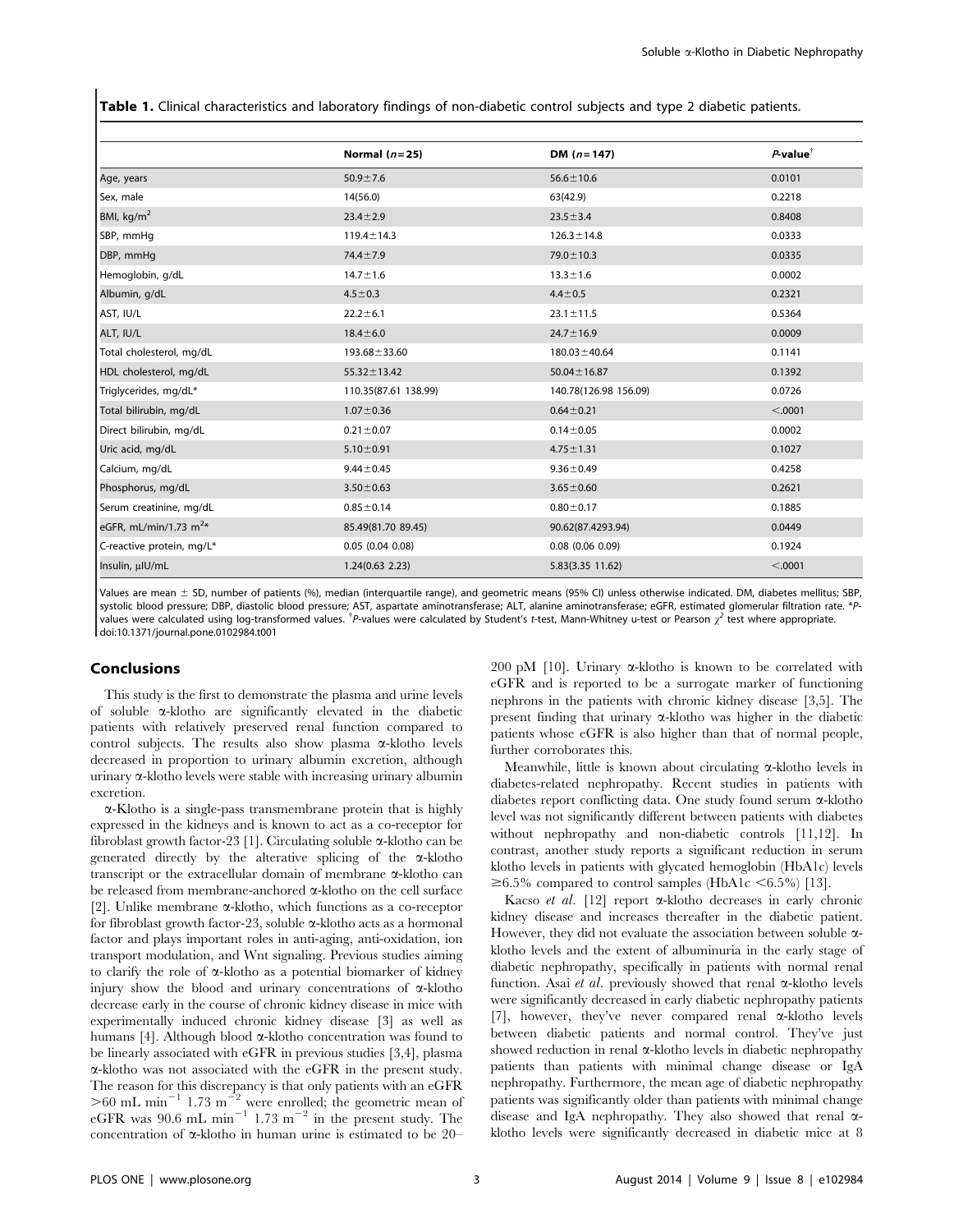

Figure 1. Plasma (A,B) and urine (C,D) levels of soluble  $a$ -klotho in normal participants ( $n=25$ ) and patients with type 2 diabetes  $(n=147)$ . Plasma and urine  $\alpha$ -klotho levels were higher in diabetes patients with relatively preserved renal function than the non-diabetic controls (A,C). The diabetes patients were categorized into 3 groups according to urine ACR: ACR <30 mg/g creatinine (normoalbuminuria group,  $n = 75$ ), ACR 30–299 mg/g creatinine (microalbuminuria group,  $n = 42$ ), and ACR ≥300 mg/g creatinine (macroalbuminuria group,  $n = 30$ ). Plasma  $\alpha$ -klotho levels decreased in proportion to urinary albumin excretion, although urinary a-klotho levels were stable with increasing urinary albumin excretion (B,D). Data of non-diabetic control are expressed as a shaded area for the reference (B, D). Data are presented as geometric means and 95% CIs as an error bar plot. P-values calculated using the log-transformed values are shown in the graph. normo; normoalbuminuria, micro; microalbuminuria, macro; macroalbuminuria. doi:10.1371/journal.pone.0102984.g001

weeks after development of diabetes mellitus. They showed that albuminuria was increased at 2, 4, 6, and 8 weeks after onset of

diabetes, however, renal  $\alpha$ -klotho levels were not decreased until 4 weeks after development of diabetes. And they've not reported the renal a-klotho levels in early stage of albuminuric diabetic mice before 4 weeks of diabetes.

Zhao et al. showed decreased renal klotho expression in db/db mouse [8]. Although they did not indicate the levels of albuminuria or renal function data, they used  $db/db$  mouse at 20 weeks of age, which is regarded as relatively late stage of diabetic nephropathy. Deveraj et al. reported that soluble fraction of klotho was decreased in diabetic patients than non-diabetic controls, however they never mentioned the albuminuria status of their diabetic patients [13]. According to our data, there was a clear inverse association between plasma a-klotho level and albuminuria level in diabetic patients with relatively preserved renal function. van Ark J et al. measured circulating  $\alpha$ -klotho levels in diabetes patients. Although they reported that circulating  $\alpha$ -klotho levels were not changed in diabetic patients compared to control, their sample size was very small  $(n=35)$  and they never mentioned the albuminuria status of their diabetic patients [11]. In the present study, plasma  $\alpha$ -klotho levels in patients with type 2 diabetes were highest in the normoalbuminuria stage and decreased with increasing urinary albumin excretion. It is surprising that the plasma a-klotho levels in the macroalbuminuria group were still comparable with those in the non-diabetic controls.

Both acute kidney injury and chronic kidney disease exhibit renal and systemic a-klotho deficiency. Levels of a-klotho plummet very early and severely in acute kidney injury, representing a pathogenic factor that exacerbates acute kidney damage [14]. In chronic kidney disease, a-klotho deficiency significantly impacts the progression of renal disease as well as extrarenal complications [3,4]. Meanwhile, soluble  $\alpha$ -klotho levels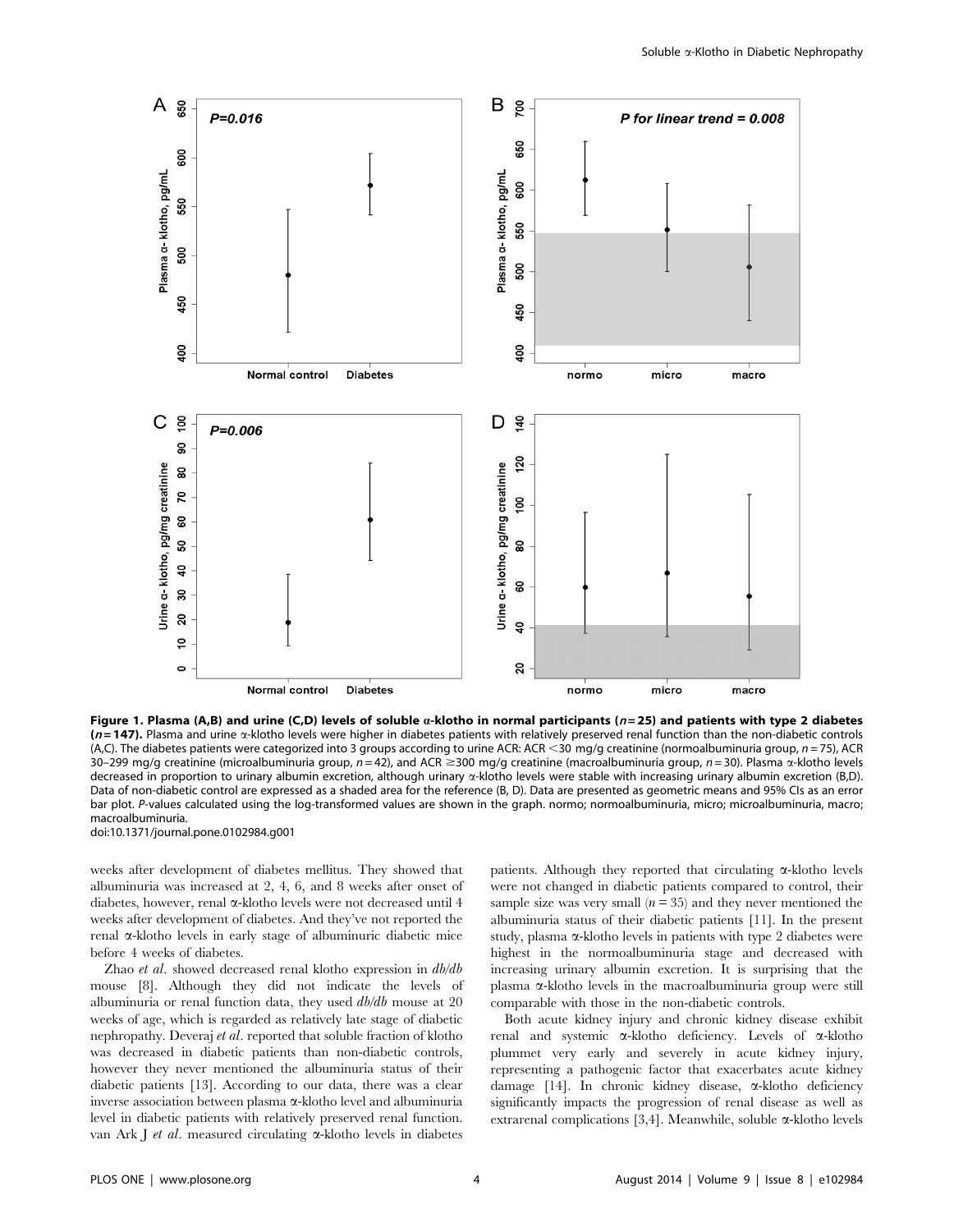Table 2. Baseline clinical and laboratory parameters in patients with type 2 diabetes according to albuminuria status.

|                             | Normoalbuminuria $(n=75)$           | Microalbuminuria $(n=42)$            | Macroalbuminuria ( $n = 30$ )           | $P$ -value $^{\dagger}$ |
|-----------------------------|-------------------------------------|--------------------------------------|-----------------------------------------|-------------------------|
| Age, years                  | $56.8 \pm 10.5$                     | $56.9 \pm 11.9$                      | $55.8 + 9.1$                            | 0.8995                  |
| Sex, male                   | 31(41.3)                            | 15(35.7)                             | 17 (56.7)                               | 0.1938                  |
| Duration of diabetes, years | $4^{ab}(2-6)$                       | $8^a(5-14)$                          | $9^b(6-15)$                             | 0.0007                  |
| Diabetic retinopathy, %     | 17(22.7)                            | 19(45.2)                             | 17(56.7)                                | 0.0016                  |
| Diabetic neuropathy, %      | 8(10.7)                             | 20(47.6)                             | 13(43.3)                                | < .0001                 |
| BMI, $kg/m2$                | $23.4 \pm 3.0$                      | $23.7 + 4.2$                         | $23.4 \pm 3.4$                          | 0.8957                  |
| SBP, mmHg                   | $123.5^a \pm 12.0$                  | $126.1 \pm 12.3$                     | $133.4^a \pm 21.2$                      | 0.0077                  |
| DBP, mmHq                   | $78.0 \pm 8.8$                      | $78.3 \pm 10.5$                      | $82.5 \pm 12.6$                         | 0.1073                  |
| $HbA_{1c}$ , %              | $7.8^{ab} \pm 1.4$                  | $8.4^{\circ}$ ± 1.6                  | $8.6^{b} \pm 2.0$                       | < .0001                 |
| Glycated albumin, %*        | 18.40 <sup>ab</sup> (17.24 19.64)   | 24.32 <sup>a</sup> (22.15 26.70)     | 21.87 <sup>b</sup> (18.68 25.61)        | < .0001                 |
| Hemoglobin, g/dL            | $13.6^a \pm 1.3$                    | $13.3 \pm 1.6$                       | $12.7^{\circ}$ $\pm$ 2.2                | 0.0297                  |
| Albumin, g/dL               | $4.5^a \pm 0.3$                     | $4.4^{b} \pm 0.4$                    | $4.1^{ab}$ ± 0.7                        | < .0001                 |
| AST, IU/L                   | $23.3 \pm 8.7$                      | $23.0 \pm 14.3$                      | $22.9 \pm 13.2$                         | 0.9882                  |
| ALT, IU/L                   | $24.7 \pm 13.6$                     | $25.2 \pm 21.2$                      | $23.8 \pm 18.5$                         | 0.9417                  |
| Total cholesterol, mg/dL    | $170.44^{\circ}$ ± 37.18            | $181.57 \pm 37.83$                   | 201.87 $^{\circ}$ ±45.03                | 0.0013                  |
| LDL cholesterol, mg/dL      | $98.6^a \pm 30.6$                   | $111.2 \pm 34.4$                     | $123.8^a \pm 57.7$                      | 0.0090                  |
| HDL cholesterol, mg/dL      | $49.0 \pm 15.7$                     | $49.9 \pm 12.9$                      | $52.8 \pm 23.7$                         | 0.5944                  |
| Triglycerides, mg/dL*       | 128.11 <sup>a</sup> (110.14 149.01) | 139.63(117.92 165.33)                | 180.31 <sup>a</sup> (141.72 229.41)     | 0.0428                  |
| Total bilirubin, mg/dL      | $0.66^a \pm 0.21$                   | $0.67^b \pm 0.19$                    | $0.53^{ab}$ ± 0.23                      | 0.0067                  |
| Direct bilirubin, mg/dL     | $0.15^a \pm 0.05$                   | $0.15^b \pm 0.05$                    | $0.12^{ab} \pm 0.06$                    | 0.0076                  |
| Uric acid, mg/dL            | $4.6 \pm 1.2$                       | $4.7 \pm 1.4$                        | $5.2 \pm 1.3$                           | 0.1393                  |
| Calcium, mg/dL              | $9.39 \pm 0.37$                     | $9.44^a \pm 0.46$                    | $9.15^a \pm 0.72$                       | 0.0362                  |
| Phosphorus, mg/dL           | $3.56 \pm 0.57$                     | $3.73 \pm 0.60$                      | $3.74 \pm 0.67$                         | 0.2406                  |
| Serum creatinine, mg/dL     | $0.79 \pm 0.15$                     | $0.77 \pm 0.16$                      | $0.85 \pm 0.20$                         | 0.1387                  |
| eGFR, mL/min/1.73 $m^{2*}$  | 90.3(86.5 94.2)                     | 92.3(85.7 99.5)                      | 89.2(80.4 98.8)                         | 0.7856                  |
| C-reactive protein, mg/L*   | 0.07(0.05 0.09)                     | 0.09(0.06 0.13)                      | 0.07(0.04 0.12)                         | 0.5280                  |
| Insulin, µlU/mL             | 5.87(3.35 11.62)                    | 5.19(1.49 13.05)                     | 7.54(4.26 11.70)                        | 0.5165                  |
| Urine ACR, mg/g*            | $9.85^{ab}(6.749.85)$               | 103.04 <sup>ac</sup> (68.11 103.04)  | 1131.12 <sup>bc</sup> (609.53 1131.12)  | < .0001                 |
| Urine PCR, mg/g*            | 100.67 <sup>ab</sup> (83.22 100.67) | 356.16 <sup>ac</sup> (222.33 356.16) | 2261.86 <sup>bc</sup> (1146.68 2261.86) | < .0001                 |

Values are mean  $\pm$  SD, number of patients (%), median (interquartile range), and geometric means (95% CI) unless otherwise indicated. DR, diabetic retinopathy; DN, diabetic neuropathy; SBP, systolic blood pressure; DBP, diastolic blood pressure; TC, total cholesterol; TG, triglycerides; TB, total bilirubin; DB, direct bilirubin; UA, uric acid; Ca, calcium; P, phosphorous; Scr, serum creatinine; eGFR, estimated glomerular filtration rate; CRP, C-reactive protein; ACR, Urine albumin creatinine ratio; PCR, Urine protein creatinine ratio. \*P-values were calculated using log-transformed values. <sup>†</sup>P-values were calculated by ANOVA or Pearson  $\chi^2$  test where appropriate. The same superscripted letters indicate statistical significance according to Tukey's multiple comparison test. doi:10.1371/journal.pone.0102984.t002

in plasma and/or urine may serve as early biomarkers of kidney parenchymal injury [15].

Recent studies indicate the potential contribution of absolute aklotho deficiency to acute and chronic kidney injury [14,15]. Emerging evidence suggests  $\alpha$ -klotho deficiency is an early biomarker of kidney disease as well as a pathogenic factor.  $\alpha$ -Klotho deficiency is associated with progression and chronic complications in chronic kidney disease, including vascular calcification, cardiac hypertrophy, and secondary hyperparathyroidism; in particular,  $\alpha$ -klotho deficiency induces resistance to fibroblast growth factor-23 and predisposition to hyperphosphatemia, which represents a critical feature of chronic kidney disease [1]. In the present study, plasma  $\alpha$ -klotho concentrations tended to decrease with increasing degrees of albuminuria. Surprisingly, plasma a-klotho levels in diabetes-related nephropathy were still not lower than those in the normal controls, whereas they were lower in chronic kidney disease patients than normal controls in previous studies. Although absolute plasma  $\alpha$ -klotho levels were not lower than normal, it is possible these levels are insufficient to prevent albuminuria in the microalbuminuria and macroalbuminuria stages of diabetes-related kidney disease. The results of the present study may help further elucidate the role of  $\alpha$ -klotho in the development and progression of albuminuria in type 2 diabetes.

It is worth noting that the significance of urine  $\alpha$ -klotho concentration as an early biomarker has not been evaluated in chronic kidney disease. The most important finding of the present study is that for the first time, high urine  $\alpha$ -klotho levels were found to be associated with diabetes in humans even in the normoalbuminuria stage.

Nevertheless, the underlying mechanisms explaining the present results require further investigation. The present results may be explained by increased  $\alpha$ -klotho synthesis or its cleavage process, although requires further study. The extracellular domain of  $\alpha$ klotho protein is subject to ectodomain shedding and is released into the blood and urine [1]; therefore, it may function as a hormone [16]. Hyperglycemia does not affect renal  $\alpha$ -klotho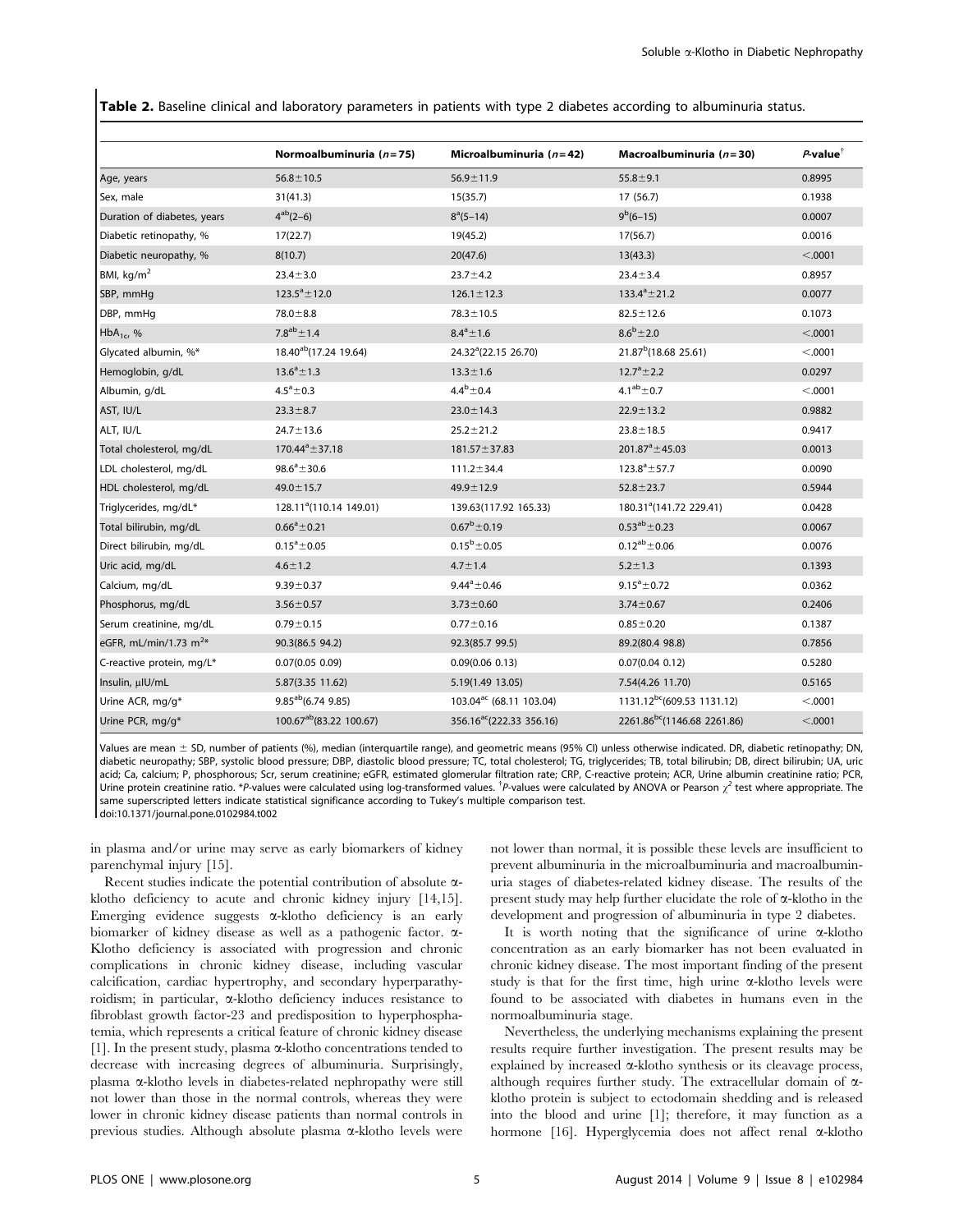Table 3. Correlations between plasma  $\alpha$ -klotho levels and other parameters in patients with diabetes (n = 147).

|                            | Plasma klotho* |            |
|----------------------------|----------------|------------|
|                            | $\mathbf{r}$   | $P$ -value |
| BMI, $kg/m2$               | 0.098          | 0.2398     |
| SBP, mmHg                  | $-0.013$       | 0.8740     |
| DBP, mmHg                  | 0.046          | 0.5820     |
| $HbA_{1c}$ , %             | 0.046          | 0.5773     |
| Glycated albumin, %*       | 0.069          | 0.4076     |
| Hemoglobin, g/dL           | 0.287          | 0.0005     |
| Albumin, g/dL              | 0.050          | 0.5511     |
| AST, IU/L                  | 0.243          | 0.0030     |
| ALT, IU/L                  | 0.194          | 0.0188     |
| Total cholesterol, mg/dL   | 0.005          | 0.9547     |
| LDL cholesterol, mg/dL     | 0.040          | 0.6308     |
| HDL cholesterol, mg/dL     | $-0.013$       | 0.8763     |
| Triglycerides, mg/dL*      | $-0.116$       | 0.1622     |
| Total bilirubin, mg/dL     | 0.137          | 0.0978     |
| Direct bilirubin, mg/dL    | 0.155          | 0.0626     |
| Uric acid, mg/dL           | $-0.117$       | 0.1604     |
| Calcium, mg/dL             | 0.060          | 0.4671     |
| Phosphorus, mg/dL          | $-0.240$       | 0.0037     |
| Serum creatinine, mg/dL    | 0.059          | 0.4749     |
| eGFR, mL/min/1.73 $m^{2*}$ | $-0.018$       | 0.8265     |
| C-reactive protein, mg/L*  | $-0.080$       | 0.3335     |
| Insulin, µlU/mL            | 0.183          | 0.0273     |
| Urine ACR, mg/g*           | $-0.214$       | 0.0093     |
| Urine PCR, mg/g*           | $-0.237$       | 0.0040     |
| Urine klotho, pg/mg*       | $-0.011$       | 0.8967     |

SBP, systolic blood pressure; DBP, diastolic blood pressure; AST, aspartate aminotransferase; ALT, alanine aminotransferase; eGFR, estimated glomerular filtration rate; ACR, albumin creatinine ratio; PCR, protein creatinine ratio. \*Log transformed data before analysis, r: Pearson correlation coefficient. doi:10.1371/journal.pone.0102984.t003

production per se, because high glucose does not alter a-klotho expression in kidney cells and diabetes does not affect renal aklotho mRNA expression in mice [11]. The lack of an association between  $HbA_{1c}$  or glycated albumin with soluble  $\alpha$ -klotho concentrations in the present study also corroborates previous observations. Insulin can increase soluble a-klotho concentration through the cleavage and release of the extracellular domain of aklotho [17]. In type 2 diabetes at early stage, soluble a-klotho level

Table 4. Multiple linear regression analysis between plasma  $\alpha$ -klotho levels and other parameters in patients with diabetes  $(n = 147)$ .

|                        | Plasma Klotho* |           |          |
|------------------------|----------------|-----------|----------|
|                        | β              | <b>SE</b> | P-value  |
| Age, years             | 0.00038        | 0.00066   | 0.5690   |
| Hemoglobin, g/dL       | 0.01344        | 0.00511   | 0.0095   |
| ALT, IU/L              | $-0.00035$     | 0.00042   | 0.4047   |
| Phosphorus, mg/dL      | 0.02243        | 0.01211   | 0.0661   |
| Total bilirubin, mg/dL | $-0.02343$     | 0.03553   | 0.5108   |
| Insulin, µlU/mL        | $-0.00009$     | 0.00014   | 0.5321   |
| Urine ACR, mg/g        | 0.00154        | 0.00003   | < 0.0001 |
| Urine PCR, mg/g        | 0.00000        | 0.00001   | 0.9961   |

ALT, alanine aminotransferase; ACR, albumin creatinine ratio; PCR, protein creatinine ratio. \*Log transformed data before analysis. doi:10.1371/journal.pone.0102984.t004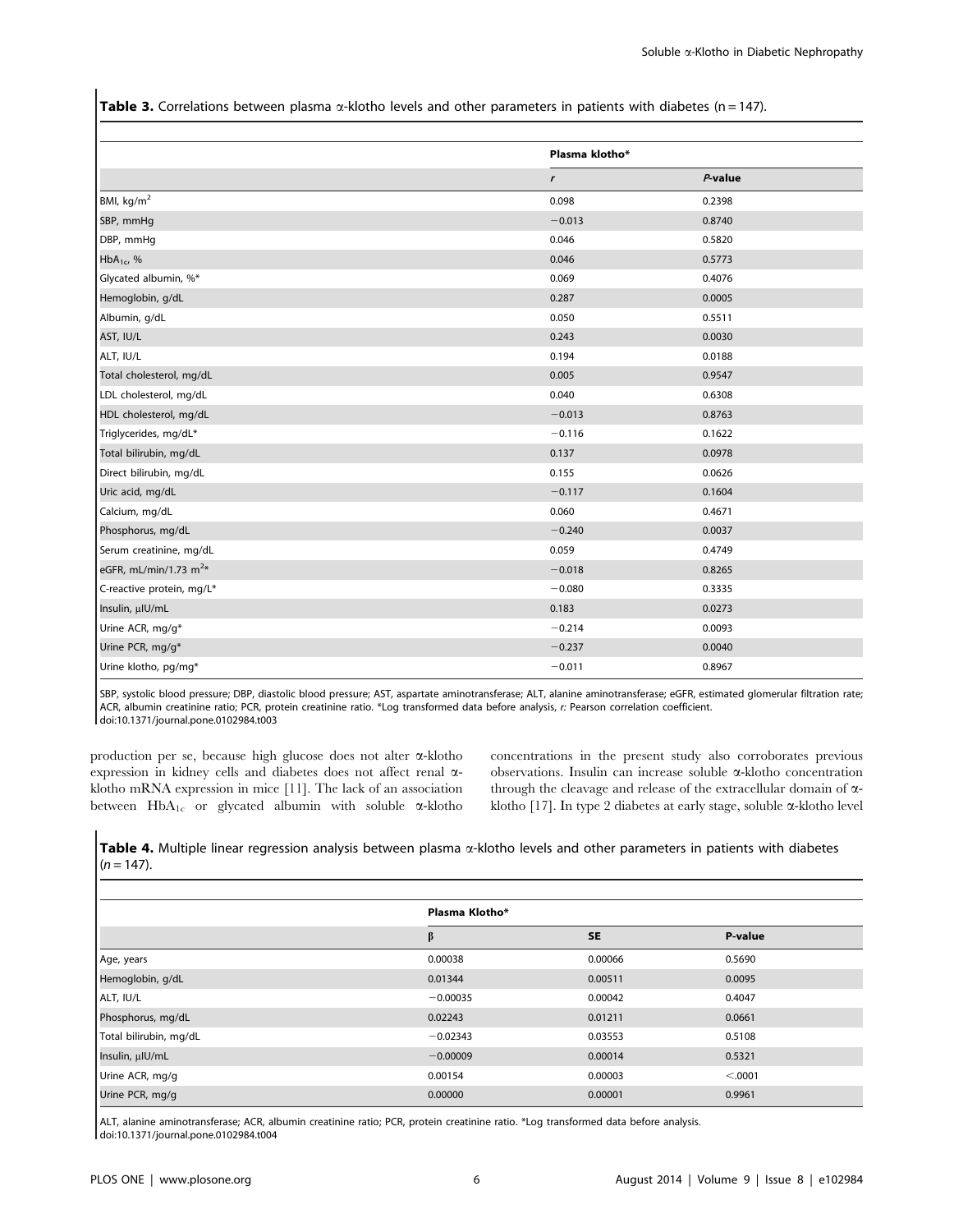is increased in plasma that may result in increased amount of  $\alpha$ klotho protein in urine. a-Klotho protein is expressed in both apical and basolateral membrane of kidney tubule [18]. Soluble  $\alpha$ klotho level may be determined by two possible mechanisms; 1) cleavage of  $\alpha$ -klotho protein by proteases such as ADAM10 or 17 [17] and 2) secretion of splice variant form of  $\alpha$ -klotho into blood or urine. Extracellular domain of  $\alpha$ -klotho can be released into urine and blood from apical and basolateral membranes, respectively. Insulin receptor is also expressed in both apical and basolateral membrane of kidney tubular cells. At early stagy of type 2 diabetes, blood insulin level is increased that can stimulate the cleavage and release of the extracellular domain of  $\alpha$ -klotho [17] into blood and/or urine. In this study, blood insulin level was also increased in diabetic patients than non-diabetic controls as expected. Increased level of soluble a-klotho may be filtered in glomeruli and present in urine. Cha et al. [10] reported that intraperitoneal administration of soluble klotho increased urinary  $K^+$  excretion in rat by ROMK channel activation which is expressed in apical membrane. Interestingly, epitope-tagged klotho was appeared in urine at 2 hr after intravenous administration [19] indicating that klotho protein may be filtered in glomeruli and regulates ROMK channel from luminal side.

We found an interesting decrease in hemoglobin concentration from 13.6 g/dL in patients with normoalbuminuria to 13.3 g/dL in patients with microalbuminuria and then low to 12.7 g/dL in macroalbuminuria (Table 2). The decrease of hemoglobin concentration in the absence of significant excretory dysfunction has also been demonstrated in other study [20]. The decrease in hemoglobin in macroalbuminuria as compared to normoalbuminuria cannot be explained by reduced renal function as there was no significant difference in eGFR between the groups (Table 2). Our and the previous findings may suggest that erythropoietin deficiency, which has a major etiological role in the anemia associated with renal failure, begins even before there is evidence of deterioration in renal function. Other possibility includes eryptosis. Enhanced eryptosis, suicidal erythrocyte death, is observed in diabetes [21] and eryptosis is further enhanced in klotho-deficient mice [22].

Plasma and urinary  $\alpha$ -klotho were not correlated in a previous study [5] or the present study.

Exogenous supplementation or stimulation of endogenous aklotho may prevent and/or ameliorate kidney injury and mitigate chronic kidney disease development. The correction of  $\alpha$ -klotho deficiency may delay the progression and forestall the development of extrarenal complications in chronic kidney disease. Angiotensin II receptor blocker treatment was recently shown to increase blood a-klotho levels while reducing albuminuria in type

#### References

- 1. Kuro-o M (2012) Klotho in health and disease. Curr Opin Nephrol Hypertens 21: 362–368.
- 2. Hu MC, Kuro-o M, Moe OW (2012) Secreted klotho and chronic kidney disease. Adv Exp Med Biol 728: 126–157.
- 3. Hu MC, Shi M, Zhang J, Quiñones H, Griffith C, et al. (2011) Klotho deficiency causes vascular calcification in chronic kidney disease. J Am Soc Nephrol 22: 124–136.
- 4. Kim HR, Nam BY, Kim DW, Kang MW, Han JH, et al. (2013) Circulating aklotho levels in CKD and relationship to progression. Am J Kidney Dis 61: 899– 909.
- 5. Akimoto T, Yoshizawa H, Watanabe Y, Numata A, Yamazaki T, et al. (2012) Characteristics of urinary and serum soluble Klotho protein in patients with different degrees of chronic kidney disease. BMC Nephrol 13:155.
- 6. Lin Y, Kuro-O M, Sun Z (2013) Genetic deficiency of anti-aging gene Klotho exacerbates early nephropathy in STZ-induced diabetes in male mice. Endocrinology 154: 3855–3863.
- 7. Asai O, Nakatani K, Tanaka T, Sakan H, Imura A, et al. (2012) Decreased renal a-Klotho expression in early diabetic nephropathy in humans and mice and its possible role in urinary calcium excretion. Kidney Int 81: 539–547.

2 diabetes with nephropathy [23,24]. The findings that both exogenous soluble a-klotho administration and overexpression of membranous a-klotho in kidney cell culture suppress NF-kB activation and subsequent inflammatory cytokine production in the response to TNF- $\alpha$  stimulation suggest  $\alpha$ -klotho serves as an anti-inflammatory modulator [8]. Therefore, preventing deceases in  $\alpha$ -klotho and  $\alpha$ -klotho supplementation are potential novel therapeutic strategies for early diabetic nephropathy. In multiple experimental models of chronic kidney disease, the replacement or endogenous upregulation of a-klotho protects the kidneys from renal insults, preserves kidney function, and suppresses renal fibrosis. Thus,  $\alpha$ -klotho is a highly promising candidate early biomarker as well as a novel therapeutic agent for chronic kidney disease [2].

The results of this study are subject to some limitations. First, the sample size was relatively small. We measured the urinary levels of  $\alpha$ -klotho with single random spot urine samples, although urine samples were collected at the outpatient clinic from patients without illness or renal diseases besides diabetic nephropathy; moreover, a moderate linear association was observed between the amount of urine a-klotho in 24 hours and urinary a-klotho/ creatinine ratio in random urine specimens  $(r=0.726, p<0.01)$ [5]. Despite these limitations, it is noteworthy that blood and urine a-klotho concentrations can easily be checked and used to assess the development of diabetic nephropathy prior to the onset of microalbuminuria, which is the earliest sign of diabetic nephropathy in clinical settings. Second, In addition, we measured and evaluated plasma and urinary a-klotho concentrations at a single time point in this cross-sectional study. Therefore, it is unclear whether plasma and/or urine  $\alpha$ -klotho causes albuminuria in diabetes. Furthermore, all enrolled patients on medication with RAS inhibitors had a sufficient washout period for these drugs in order to role out the effect of RAS inhibitors on plasma and/or urinary klotho levels and albuminuria.

In conclusion, the results of the present study suggest plasma and urinary a-klotho may be the early markers for predicting renal injury in patients with type 2 diabetes and we need to do long-term prospective study in order to elucidate the role of a-klotho in the pathophysiological mechanisms of the development and progression of albuminuria in type 2 diabetes.

#### Author Contributions

Performed the experiments: SSK. Analyzed the data: EYL JSL. Contributed reagents/materials/analysis tools: SSK IJK SHS. Wrote the paper: EYL. Contributed to the discussion, and reviewed and edited the manuscript: SKC KSP JSK CHC.

- 8. Zhao Y, Banerjee S, Dey N, LeJeune WS, Sarkar PS, et al. (2011) Klotho depletion contributes to increased inflammation in kidney of the db/db mouse model of diabetes via RelA (serine)536 phosphorylation. Diabetes 60: 1907– 1916.
- 9. Myers GL, Miller WG, Coresh J, Fleming J, Greenberg N, et al. (2006) Recommendations for improving serum creatinine measurement: a report from the Laboratory Working Group of the National Kidney Disease Education Program. Clin Chem 52: 5–18.
- 10. Cha SK, Ortega B, Kurosu H, Rosenblatt KP, Kuro-O M, et al. (2008) Removal of sialic acid involving Klotho causes cell-surface retention of TRPV5 channel via binding to galectin-1. Proc Natl Acad Sci U S A 105: 9805–9810.
- 11. Van Ark J, Hammes HP, Van Dijk MC, Vervloet MG, Wolffenbuttel BH, et al. (2013) Circulating alpha-klotho levels are not disturbed in patients with type 2 diabetes with and without macrovascular disease in the absence of nephropathy. Cardiovasc Diabetol 12: 116.
- 12. Kacso IM, Bondor CI, Kacso G (2012) Soluble serum Klotho in diabetic nephropathy: relationship to VEGF-A. Clin Biochem 45: 1415–1420.